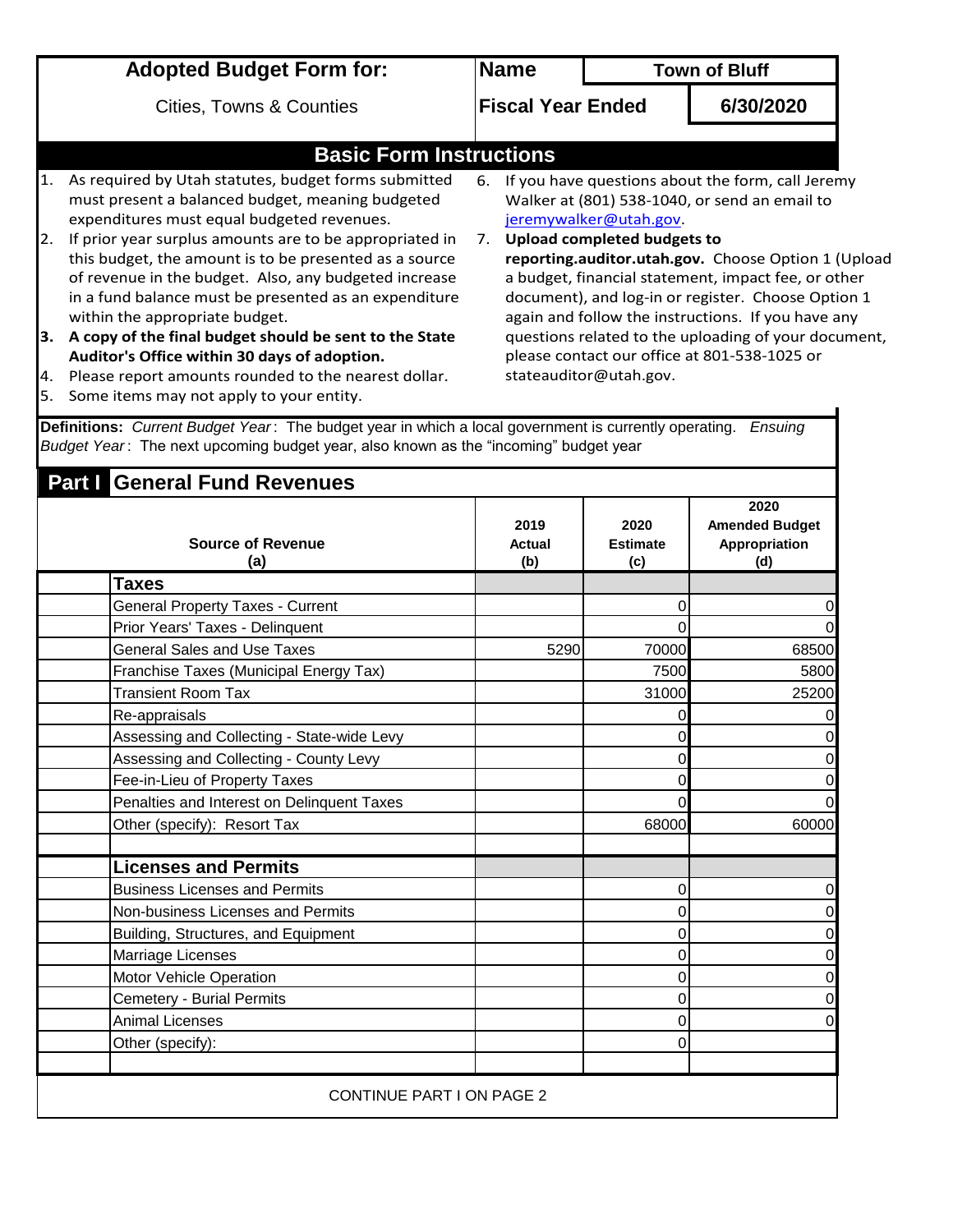| Name Town of Bluff                      | <b>Fiscal Year Ended</b>     |                                | 6/30/2020                                             |
|-----------------------------------------|------------------------------|--------------------------------|-------------------------------------------------------|
| Part   General Fund Revenue - Continued |                              |                                |                                                       |
| <b>Source of Revenue</b><br>(a)         | 2019<br><b>Actual</b><br>(b) | 2020<br><b>Estimate</b><br>(c) | 2020<br><b>Amended Budget</b><br>Appropriation<br>(d) |
| <b>Charges for Services</b>             |                              |                                |                                                       |
| <b>General Government</b>               |                              | 0                              | 0                                                     |
| Court Costs, Fees, and Charges (Clerk)  |                              | $\mathbf 0$                    | 0                                                     |
| Recording of Legal Documents (Recorder) |                              | 0                              | 0                                                     |
| Zoning and Subdivision Fees             |                              | 0                              | $\pmb{0}$                                             |
| Sale of Maps and Publications           |                              | $\mathbf 0$                    | 0                                                     |
| <b>Auditor's Fees</b>                   |                              | $\mathbf 0$                    | 0                                                     |
| Surveyor's Fees                         |                              | 0                              | $\pmb{0}$                                             |
| <b>Treasurer's Fees</b>                 |                              | 0                              | 0                                                     |
| <b>Public Safety</b>                    |                              | $\pmb{0}$                      | $\pmb{0}$                                             |
| <b>Special Police Services</b>          |                              | $\mathbf 0$                    | 0                                                     |
| <b>Special Protective Services</b>      |                              | $\mathbf 0$                    | 0                                                     |
| Corrective Fees (Jail)                  |                              | 0                              | $\pmb{0}$                                             |
| <b>Streets and Public Improvements</b>  |                              | 0                              | $\pmb{0}$                                             |
| Street, Sidewalk, and Curb Repairs      |                              | 0                              | 0                                                     |
| Parking Meter Revenue                   |                              | $\pmb{0}$                      | $\pmb{0}$                                             |
| <b>Street Lighting Charges</b>          |                              | $\mathbf 0$                    | 0                                                     |
| Sanitation                              |                              | $\mathbf 0$                    | 0                                                     |
| Sewer Charges                           |                              | $\mathbf 0$                    | $\pmb{0}$                                             |
| <b>Street Sanitation Charges</b>        |                              | $\mathbf 0$                    | 0                                                     |
| <b>Refuse Collection Charges</b>        |                              | 0                              | 0                                                     |
| Sale of Waste and Sludge                |                              | $\mathbf 0$                    | $\pmb{0}$                                             |
| Weed Removal and Cleaning Charges       |                              | $\mathbf 0$                    | 0                                                     |
| Health                                  |                              | $\mathbf 0$                    | 0                                                     |
| Parks and Public Property               |                              | $\pmb{0}$                      | $\pmb{0}$                                             |
| Cemeteries                              |                              | $\mathbf 0$                    | $\overline{0}$                                        |
| Miscellaneous Services                  |                              | $\mathbf 0$                    | $\overline{0}$                                        |
| Other (specify):                        |                              | $\pmb{0}$                      | $\overline{0}$                                        |
| <b>Fines and Forfeitures</b>            |                              |                                |                                                       |
| Fines                                   |                              | 0                              |                                                       |
| Forfeitures                             |                              | $\pmb{0}$                      |                                                       |
| Other (specify):                        |                              | $\mathsf 0$                    |                                                       |
|                                         |                              |                                |                                                       |
| CONTINUE PART I ON PAGE 3               |                              |                                |                                                       |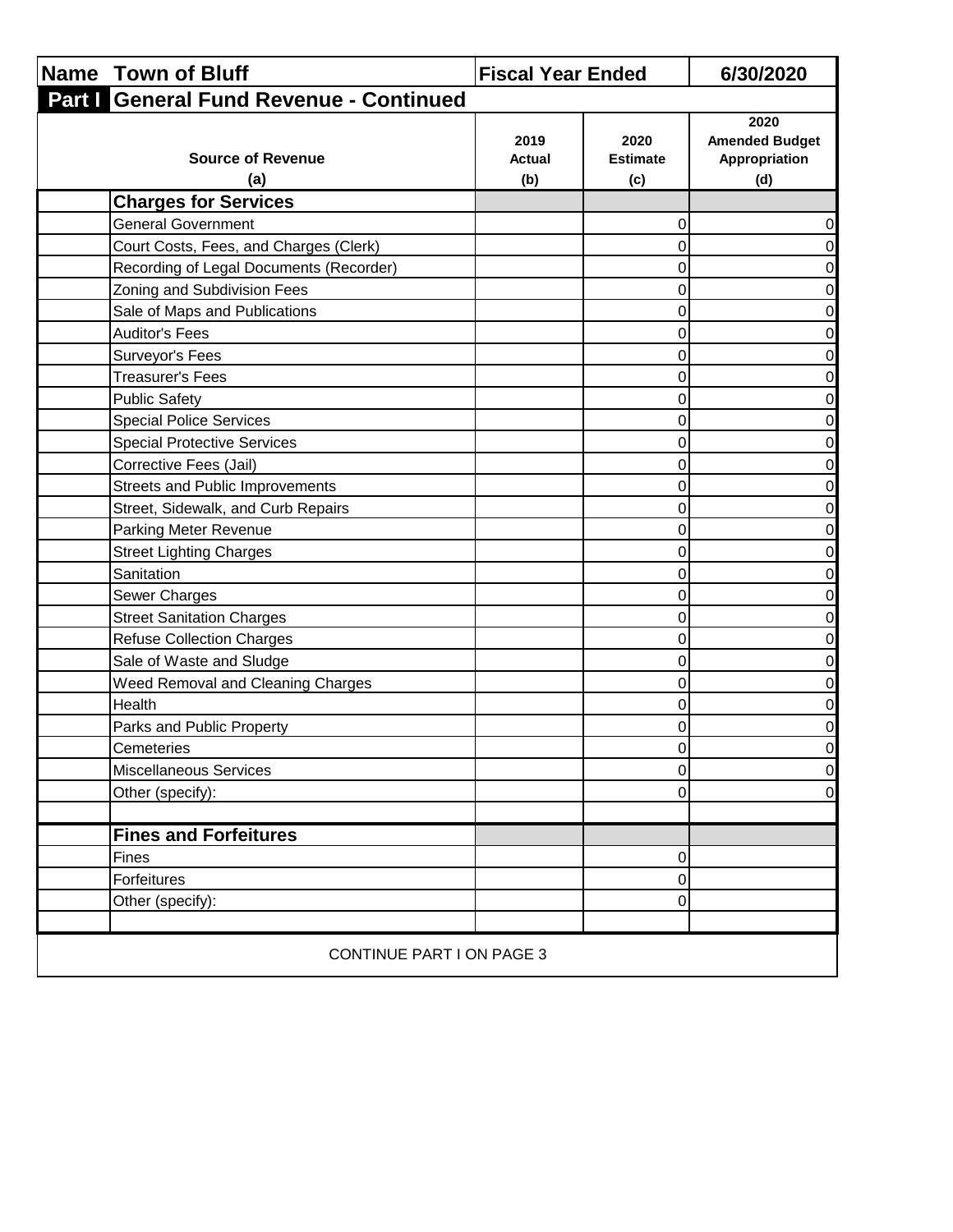| <b>Name Town of Bluff</b>                       | <b>Fiscal Year Ended</b>     |                                | 6/30/2020                                             |
|-------------------------------------------------|------------------------------|--------------------------------|-------------------------------------------------------|
| Part I General Fund Revenue - Continued         |                              |                                |                                                       |
| <b>Source of Revenue</b><br>(a)                 | 2019<br><b>Actual</b><br>(b) | 2020<br><b>Estimate</b><br>(c) | 2020<br><b>Amended Budget</b><br>Appropriation<br>(d) |
| <b>Intergovernmental Revenue</b>                |                              |                                |                                                       |
| <b>Federal Grants</b>                           | 0                            | 91000                          | 91000                                                 |
| <b>General Government</b>                       | 0                            | 0                              |                                                       |
| <b>Public Safety</b>                            | 0                            | 0                              |                                                       |
| <b>Highways and Streets</b>                     | 0                            | $\Omega$                       | 0                                                     |
| Health                                          | 0                            | 0                              | 0                                                     |
| <b>Cultural - Recreation</b>                    | 0                            | 0                              | 0                                                     |
| Federal Payments in Lieu of Taxes               | $\Omega$                     | $\Omega$                       |                                                       |
| <b>State Grants</b>                             | 0                            | 0                              | 0                                                     |
| <b>State Shared Revenue</b>                     | $\Omega$                     | $\Omega$                       |                                                       |
| Class "C" Road Fund Allotment (see Other Funds) | 26416                        | 36000                          | 45000                                                 |
| <b>Liquor Fund Allotment</b>                    | 0                            | 0                              |                                                       |
| Grants from Local Units (County Parks & Rec.)   | 6000                         | 0                              | 0                                                     |
| Other (specify):                                | 0                            | $\Omega$                       | 0                                                     |
|                                                 |                              |                                |                                                       |
| <b>Miscellaneous Revenue</b>                    |                              |                                |                                                       |
| <b>Interest Earnings</b>                        | 28                           | $\mathbf 0$                    | 109                                                   |
| <b>Rents and Concessions</b>                    | 0                            | 0                              |                                                       |
| Sale of Fixed Assets - Compensation for Loss    | 0                            | 0                              | 0                                                     |
| Sale of Materials and Supplies                  | 0                            | $\mathbf 0$                    | 0                                                     |
| Sales of Bonds                                  | $\mathsf 0$                  | $\mathbf 0$                    | 0                                                     |
| Other Financing - Capital Lease Obligations     | 0                            | 0                              | 0                                                     |
| Other (specify):                                | 0                            | $\overline{0}$                 | 0                                                     |
|                                                 |                              |                                |                                                       |
| <b>Contributions and Transfers</b>              |                              |                                |                                                       |
| <b>Transfer From: BSA</b>                       |                              | 0                              | 60000                                                 |
| Transfer From:                                  |                              |                                |                                                       |
| <b>Transfer From:</b>                           |                              |                                |                                                       |
| Transfer From:                                  |                              |                                |                                                       |
| Transfer From:                                  |                              |                                |                                                       |
| Loan From:                                      |                              |                                |                                                       |
| Loan From:                                      |                              |                                |                                                       |
| <b>Contribution from Private Sources</b>        | 18120                        | 250                            | 250                                                   |
| Beg. Class "C" Road Fund Bal. to be Appropr.    |                              |                                |                                                       |
| Beg. General Fund Bal. to be Appropriated       |                              |                                |                                                       |
| <b>TOTAL REVENUES</b>                           | 55854                        | 303750                         | 355859                                                |
| CONTINUE ON PAGE 4 WITH PART II                 |                              |                                |                                                       |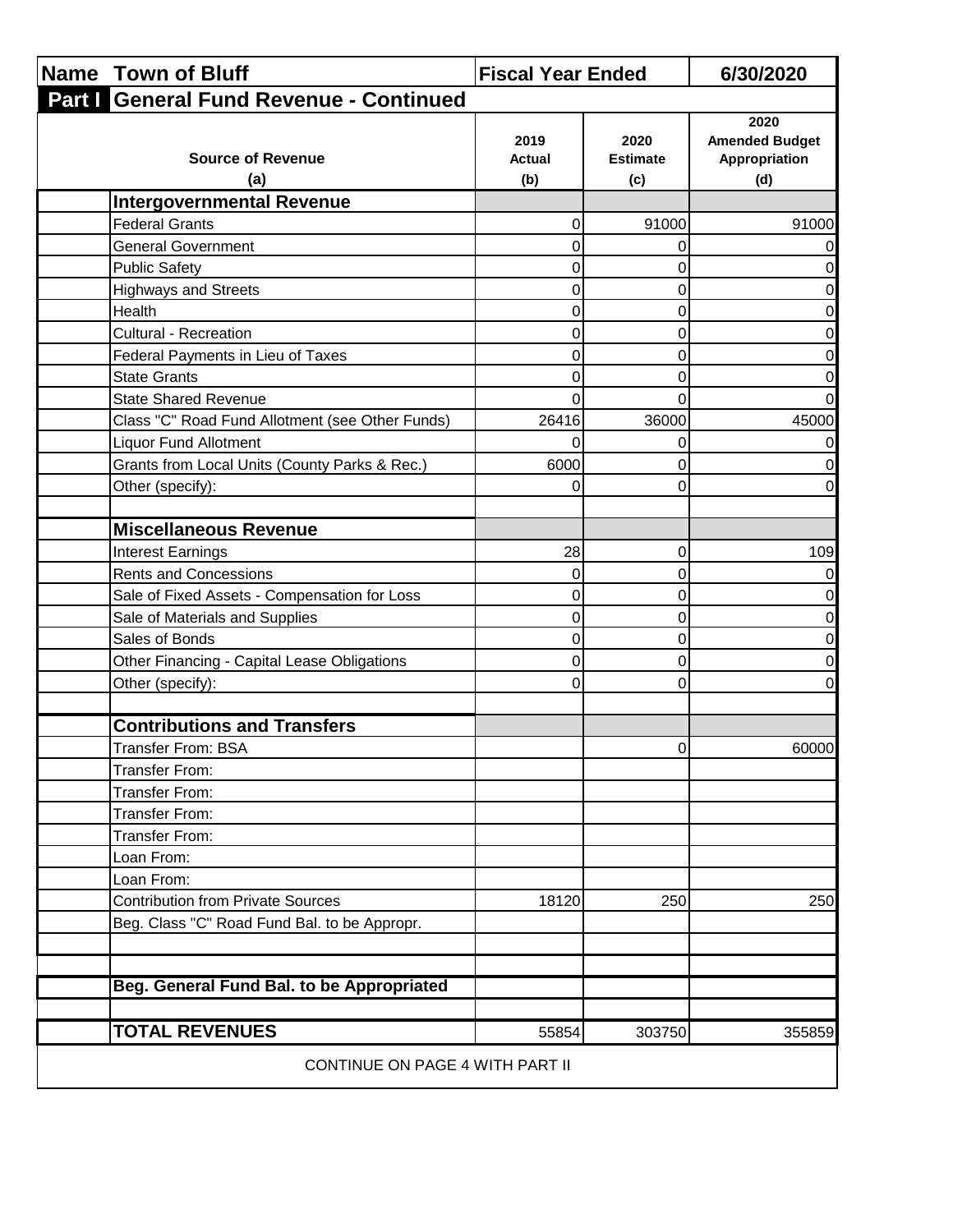|                                   | <b>Name Town of Bluff</b>                               | <b>Fiscal Year Ended</b> |                                | 6/30/2020                                             |  |
|-----------------------------------|---------------------------------------------------------|--------------------------|--------------------------------|-------------------------------------------------------|--|
|                                   | <b>Part II General Fund Expenditures</b>                |                          |                                |                                                       |  |
|                                   | <b>Expenditure</b><br>(a)                               | 2019<br>Actual<br>(b)    | 2020<br><b>Estimate</b><br>(c) | 2020<br><b>Amended Budget</b><br>Appropriation<br>(d) |  |
|                                   | <b>General Government</b>                               |                          |                                |                                                       |  |
|                                   | Administrative/Legislative                              |                          |                                | 0                                                     |  |
|                                   | <b>Commission or Council</b>                            |                          |                                | 0                                                     |  |
|                                   | Legislative Committees and Special Bodies               |                          |                                | $\overline{0}$                                        |  |
|                                   | Ordinances and Proceedings (legal notices)              | 320                      | 1900                           | 1000                                                  |  |
|                                   | Judicial                                                |                          |                                | 0                                                     |  |
|                                   | <b>City and Precinct Courts</b>                         |                          |                                | 0                                                     |  |
|                                   | Juvenile Court                                          |                          |                                | $\boldsymbol{0}$                                      |  |
|                                   | <b>District and Circuit Courts</b>                      |                          |                                | $\overline{0}$                                        |  |
|                                   | Law Library                                             |                          |                                | 0                                                     |  |
|                                   | <b>Executive and Central Staff Agencies</b>             |                          |                                | $\pmb{0}$                                             |  |
|                                   | Executive                                               |                          |                                | $\overline{O}$                                        |  |
|                                   | <b>Boards and Commissions</b>                           |                          | 206                            | 890                                                   |  |
|                                   | <b>Central Purchasing</b>                               |                          |                                | $\overline{0}$                                        |  |
|                                   | Personnel                                               |                          |                                | $\overline{0}$                                        |  |
|                                   | <b>Budgeting</b>                                        |                          |                                | 0                                                     |  |
|                                   | Data Processing                                         |                          |                                | $\pmb{0}$                                             |  |
|                                   | Microfilming                                            |                          |                                | 0                                                     |  |
|                                   | <b>Administrative Agencies</b>                          |                          |                                | $\overline{0}$                                        |  |
|                                   | Auditor                                                 |                          | 7000                           | 2500                                                  |  |
|                                   | Clerk                                                   |                          | 0                              | 0                                                     |  |
|                                   | Treasurer                                               |                          | 0                              | 0                                                     |  |
|                                   | Recorder                                                |                          | 0                              | $\mathbf 0$                                           |  |
|                                   | Attorney                                                | 8786                     | 23000                          | 40000                                                 |  |
|                                   | Surveyor                                                |                          | 0                              | 0                                                     |  |
|                                   | Assessor                                                |                          | 0 <sup>1</sup>                 | $\overline{0}$                                        |  |
|                                   | Non-Departmental (office supplies, utilities, IT)       | 3051                     | 3727                           | 4500                                                  |  |
|                                   | General Governmental Buildings (appraisal)              |                          | 0                              | 500                                                   |  |
|                                   | Elections                                               |                          | 800                            | 800                                                   |  |
|                                   | Planning and Zoning                                     |                          | 1400                           | 2000                                                  |  |
|                                   | <b>Education and Community Promotion</b>                |                          | 1200                           | 1200                                                  |  |
|                                   | <b>Other Professional Services</b>                      | 575                      | 6000                           | 600                                                   |  |
|                                   | Other (specify): Liability/property/work.comp. Insuranc | 3250                     | 1000                           | 6443                                                  |  |
|                                   |                                                         |                          |                                |                                                       |  |
| <b>CONTINUE PART II ON PAGE 5</b> |                                                         |                          |                                |                                                       |  |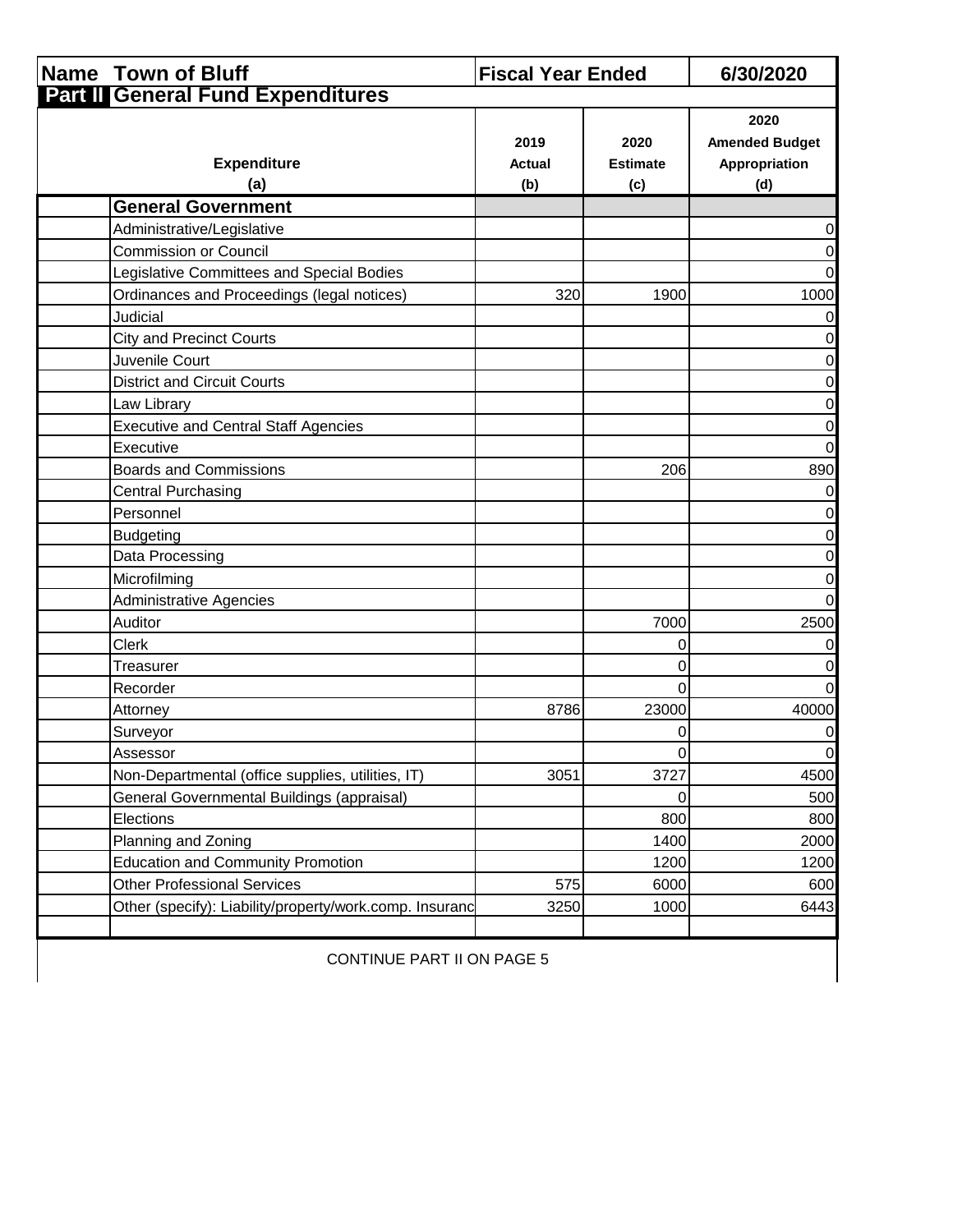| Name Town of Bluff                                   | <b>Fiscal Year Ended</b> |                                | 6/30/2020                                             |
|------------------------------------------------------|--------------------------|--------------------------------|-------------------------------------------------------|
| <b>Part II General Fund Expenditures - Continued</b> |                          |                                |                                                       |
| <b>Expenditure</b><br>(a)                            | 2019<br>Actual<br>(b)    | 2020<br><b>Estimate</b><br>(c) | 2020<br><b>Amended Budget</b><br>Appropriation<br>(d) |
| <b>Public Safety</b>                                 |                          |                                |                                                       |
| <b>Police Department</b>                             |                          |                                | 0                                                     |
| <b>Fire Department</b>                               |                          |                                | $\boldsymbol{0}$                                      |
| Corrections (Jail)                                   |                          |                                | 0                                                     |
| Protective Inspections                               |                          |                                | 0                                                     |
| <b>Other Protective</b>                              |                          |                                | $\boldsymbol{0}$                                      |
| Agricultural Inspection                              |                          |                                | 0                                                     |
| Animal Control and Regulation                        |                          |                                | 0                                                     |
| <b>Flood Control</b>                                 |                          |                                | 500                                                   |
| <b>Emergency Services (Civil Defense)</b>            |                          |                                | 0                                                     |
| Other (specify):                                     |                          |                                | 0                                                     |
|                                                      |                          |                                | $\Omega$                                              |
| <b>Public Health</b>                                 |                          |                                |                                                       |
| <b>Health Services</b>                               |                          |                                | 0                                                     |
| <b>Infirmaries</b>                                   |                          |                                | 0                                                     |
| Other (specify):                                     |                          |                                | 0                                                     |
|                                                      |                          |                                | 0                                                     |
| <b>Highway and Public Improvements</b>               |                          |                                |                                                       |
| Highways                                             |                          |                                | 0                                                     |
| Class "C" Road Program (trans. To Other Funds)       | 182                      | 36000                          | 20100                                                 |
| Sanitation                                           |                          |                                | 0                                                     |
| Sewage Collections and Disposal                      |                          |                                | 0                                                     |
| Shop and Garage                                      |                          |                                | 0                                                     |
| Construction                                         |                          |                                | 0                                                     |
| Repair and Maintenance                               |                          |                                | 0                                                     |
| Other (specify):                                     |                          |                                | $\overline{0}$                                        |
|                                                      |                          |                                | $\overline{0}$                                        |
| Parks, Rec., and Public Property                     |                          |                                |                                                       |
| Park and Park Areas                                  |                          |                                | $\boldsymbol{0}$                                      |
| Park Lighting                                        |                          |                                | $\overline{0}$                                        |
| <b>Recreation and Culture</b>                        |                          |                                | $\boldsymbol{0}$                                      |
| Libraries                                            |                          |                                | $\pmb{0}$                                             |
| Cemeteries                                           |                          |                                | $\overline{0}$                                        |
| Other (specify): Airport (lease, ins., mowing)       |                          | 1500                           | 2000                                                  |
|                                                      |                          |                                |                                                       |
| CONTINUE PART II ON PAGE 6                           |                          |                                |                                                       |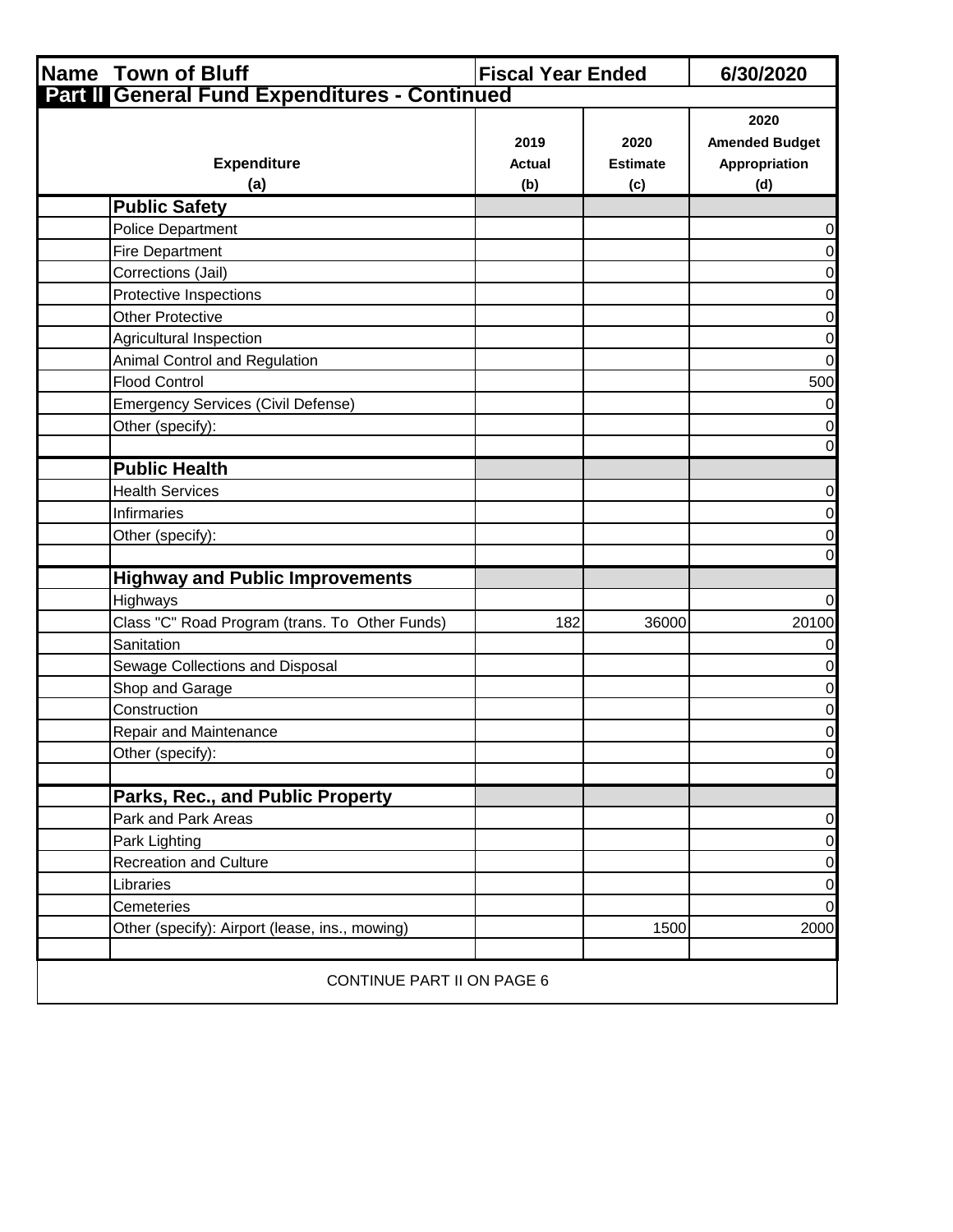| <b>Name Town of Bluff</b>                     | <b>Fiscal Year Ended</b>     |                                | 6/30/2020                                             |  |
|-----------------------------------------------|------------------------------|--------------------------------|-------------------------------------------------------|--|
| Part II General Fund Expenditures - Continued |                              |                                |                                                       |  |
| <b>Expenditure</b><br>(a)                     | 2019<br><b>Actual</b><br>(b) | 2020<br><b>Estimate</b><br>(c) | 2020<br><b>Amended Budget</b><br>Appropriation<br>(d) |  |
| <b>Community and Economic Development</b>     |                              |                                |                                                       |  |
| <b>Community Planning</b>                     |                              |                                | $\pmb{0}$                                             |  |
| <b>Community Development</b>                  |                              |                                | $\overline{0}$                                        |  |
| Urban Redevelopment and Housing               |                              |                                | $\pmb{0}$                                             |  |
| Economic Development and Assistance           |                              |                                | $\overline{0}$                                        |  |
| <b>Economic Opportunity</b>                   |                              |                                | $\overline{0}$                                        |  |
| Other (specify): Culinary Water Study         |                              | 91500                          | 91500                                                 |  |
| <b>Debt Service</b>                           |                              |                                |                                                       |  |
| Principal and Interest                        |                              |                                | $\pmb{0}$                                             |  |
| Other (specify):                              |                              |                                | $\overline{0}$                                        |  |
| <b>Transfers and Other Uses</b>               |                              |                                |                                                       |  |
| Transfer To: BSA                              |                              | 0                              | 60000                                                 |  |
| Transfer To: Capital Project Fund             |                              |                                | 20000                                                 |  |
| Transfer To:                                  |                              |                                |                                                       |  |
| Loan To:                                      |                              |                                |                                                       |  |
| Loan To:                                      |                              |                                |                                                       |  |
| Loan To:                                      |                              |                                |                                                       |  |
| Use of Restricted/Reserved Fund Balance       |                              |                                |                                                       |  |
| Class "C" Road Funds                          | 26234                        | 0                              | 24900                                                 |  |
| <b>Miscellaneous</b>                          |                              |                                |                                                       |  |
| <b>Judgments and Losses</b>                   |                              |                                |                                                       |  |
| FEMA Reimbursement of Flood Costs             |                              |                                |                                                       |  |
| Other Flood Costs                             |                              |                                |                                                       |  |
| Other (specify): Contigencies and misc.       |                              | 25000                          | 1000                                                  |  |
| <b>Subtotal Expenditures</b>                  | 42398                        | 200233                         | 280433                                                |  |
| <b>Budgeted Increase in Fund Balance</b>      | 13456                        | 103517                         | 75426                                                 |  |
| <b>TOTAL EXPENDITURES</b>                     | 55854                        | 303750                         | 355859                                                |  |
| CONTINUE ON PAGE 7 FOR PART III               |                              |                                |                                                       |  |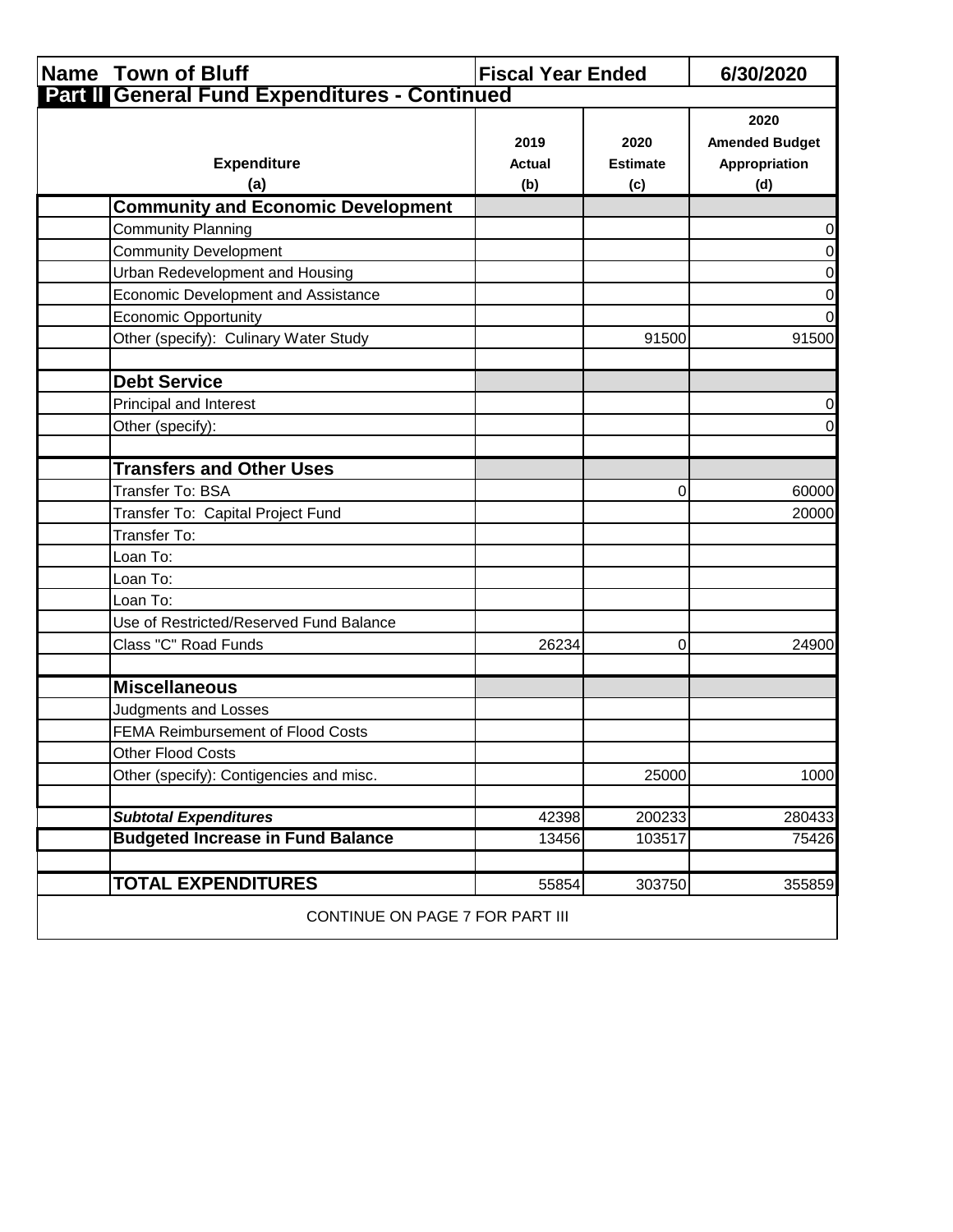| Name            | <b>Town of Bluff</b><br><b>Fiscal Year Ended</b> |                              | 6/30/2020                      |                                                       |
|-----------------|--------------------------------------------------|------------------------------|--------------------------------|-------------------------------------------------------|
| <b>Part III</b> | <b>Special Revenue Fund</b>                      |                              |                                |                                                       |
|                 | <b>Nature of the Fund:</b>                       | <b>Parks and Recreation</b>  |                                |                                                       |
|                 | <b>Description</b><br>(a)                        | 2019<br><b>Actual</b><br>(b) | 2020<br><b>Estimate</b><br>(c) | 2020<br><b>Amended Budget</b><br>Appropriation<br>(d) |
|                 | <b>Revenues</b>                                  |                              |                                |                                                       |
|                 | County grant                                     | 6000                         | 6000                           | 6000                                                  |
|                 | Transfer from Bluff Service Area                 |                              | 20000                          | 20000                                                 |
|                 |                                                  |                              |                                |                                                       |
|                 | <b>Other Sources</b>                             |                              |                                |                                                       |
|                 | Usage of Beginning Fund Balance                  |                              |                                | 0                                                     |
|                 | Transfer From:                                   |                              |                                |                                                       |
|                 |                                                  |                              |                                |                                                       |
|                 |                                                  |                              |                                |                                                       |
|                 |                                                  |                              |                                |                                                       |
|                 | TOTAL REV AND OTHER SOURCES                      | 6000                         | 26000                          | 26000                                                 |

| <b>Expenditures</b>               |      |       |                  |
|-----------------------------------|------|-------|------------------|
| Employee                          |      | 1500  | 1500             |
| <b>Utilities</b>                  |      | 500   | 500              |
| Insurance                         |      | 2000  | $\boldsymbol{0}$ |
| Supplies                          |      | 1059  | 1059             |
|                                   |      |       |                  |
|                                   |      |       |                  |
|                                   |      |       |                  |
|                                   |      |       |                  |
|                                   |      |       |                  |
| <b>Other Uses</b>                 |      |       |                  |
| Budgeted Increase in fund Balance | 6000 | 20941 | 22941            |
| Transfer To:                      |      |       |                  |
|                                   |      |       |                  |
|                                   |      |       |                  |
|                                   |      |       |                  |
|                                   |      |       |                  |
|                                   |      |       |                  |
|                                   |      |       |                  |
| <b>TOTAL EXP AND OTHER USES</b>   | 6000 | 26000 | 26000            |
|                                   |      |       |                  |
|                                   |      |       |                  |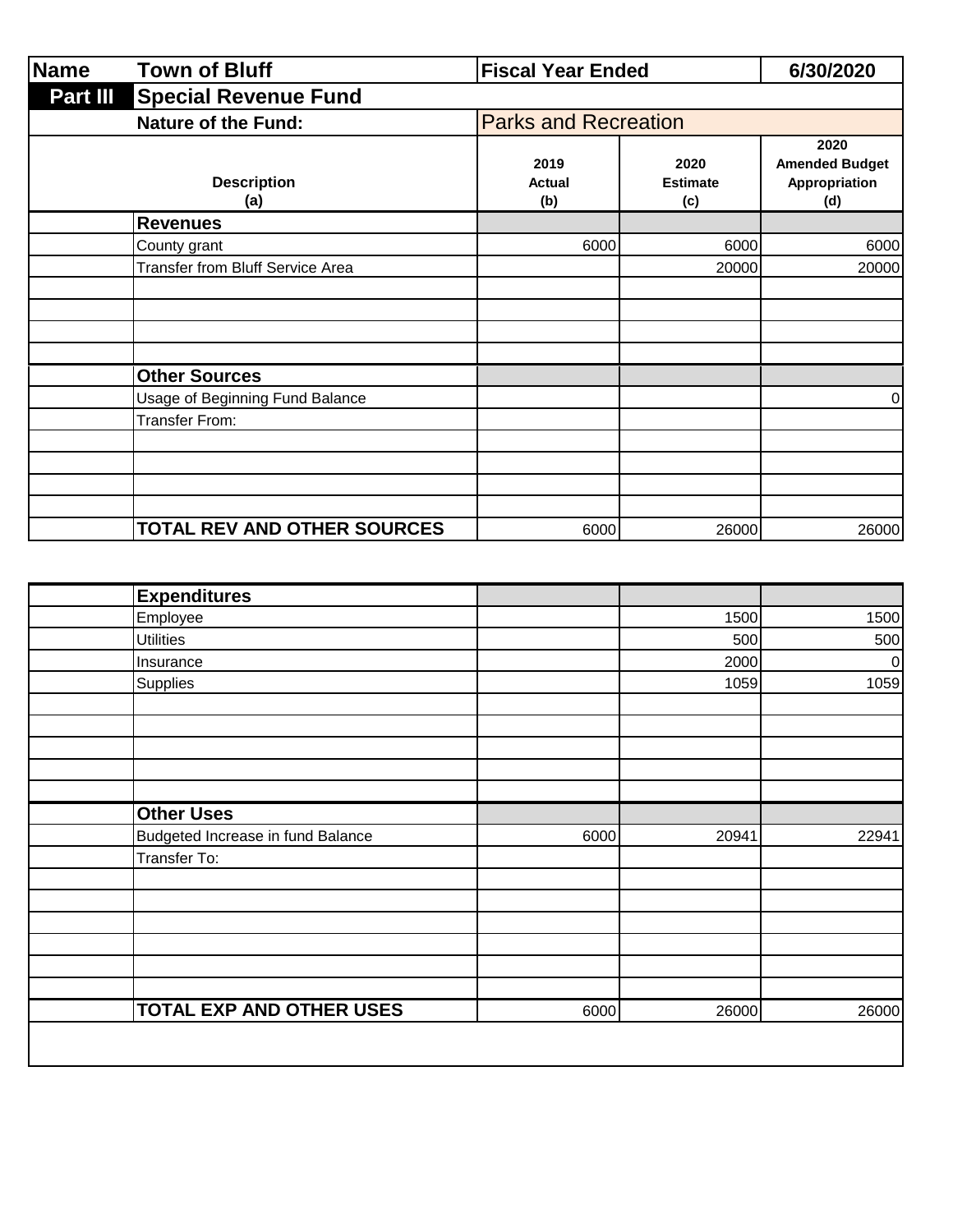| Name          | <b>Town of Bluff</b>                     | <b>Fiscal Year Ended</b>                  |                                               | 6/30/2020                                                             |
|---------------|------------------------------------------|-------------------------------------------|-----------------------------------------------|-----------------------------------------------------------------------|
| <b>Part V</b> | <b>Capital Projects Fund</b>             |                                           |                                               |                                                                       |
|               | Nature of the Fund:                      |                                           |                                               |                                                                       |
|               | <b>Description</b><br>(a)                | <b>Prior Year</b><br><b>Actual</b><br>(b) | <b>Current Year</b><br><b>Estimate</b><br>(c) | <b>Ensuing Year</b><br><b>Approved Budget</b><br>Appropriation<br>(d) |
|               | <b>Revenues</b>                          |                                           |                                               |                                                                       |
|               | <b>Transfers from General Fund</b>       | 0                                         | 0                                             | 20000                                                                 |
|               | Interest Income                          |                                           |                                               |                                                                       |
|               | <b>Other Additions</b>                   |                                           |                                               |                                                                       |
|               |                                          |                                           |                                               |                                                                       |
|               |                                          |                                           |                                               |                                                                       |
|               |                                          |                                           |                                               |                                                                       |
|               |                                          |                                           |                                               |                                                                       |
|               |                                          |                                           |                                               |                                                                       |
|               |                                          |                                           |                                               |                                                                       |
|               |                                          |                                           |                                               |                                                                       |
|               |                                          |                                           |                                               |                                                                       |
|               | <b>TOTAL REVENUE</b>                     | $\Omega$                                  | 0                                             | 20000                                                                 |
|               |                                          |                                           |                                               |                                                                       |
|               | <b>Beginning Fund Balance</b>            |                                           |                                               |                                                                       |
|               |                                          |                                           |                                               |                                                                       |
|               | <b>TOTAL AVAILABLE FOR APPROPRIATION</b> | $\Omega$                                  | 0                                             | 20000                                                                 |

| <b>Expenditures</b>                           |  |       |
|-----------------------------------------------|--|-------|
| Facilities improvement/remodelling (\$10,000) |  |       |
| Open space/park acquisition (\$10,000)        |  |       |
|                                               |  |       |
|                                               |  |       |
|                                               |  |       |
|                                               |  |       |
|                                               |  |       |
|                                               |  |       |
|                                               |  |       |
|                                               |  |       |
|                                               |  |       |
| <b>TOTAL EXPENDITURES</b>                     |  |       |
|                                               |  |       |
| <b>Ending Fund Balance</b>                    |  | 20000 |